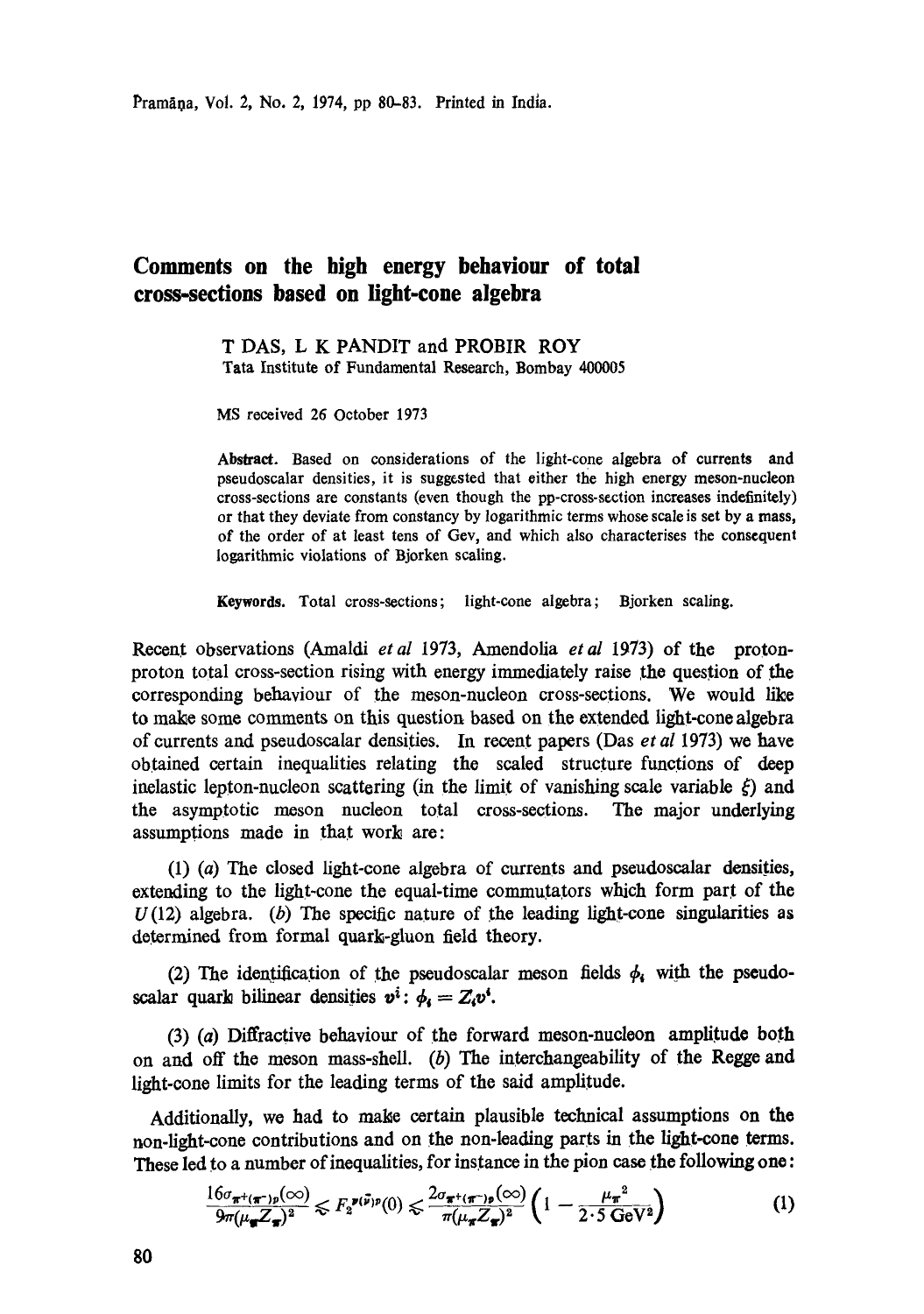An important implication of these inequalities is that the validity of Bjorken scaling (in the limit  $\xi \rightarrow 0$ ) is linked to the constancy of the asymptotic mesonnucleon total cross-sections. Hence, if the former continues to remain valid in future (deeper inelastic) experiments, the meson-nucleon cross-sections are expected, according to our previous considerations, to exhibit constant behaviour at high energies in spite of the observed rising trend of the p-p total cross-sectioas (which are outside the purview of our considerations). We may look forward to this contrasting high-energy behaviour of cross-sections in future experiments with meson beams at the new accelerators.

The possibility that, among the hadrons, the pseudoscalar mesons may behave differently from the others is not unexpected. It is suggested by many features of the body of ideas relating the role of currents, densities and symmetry breaking mechanisms. The pseudoscalar mesons are presumably goldstone bosons of the spontaneously broken chiral  $SU_3 \otimes SU_3$  symmetry generated by the charges of vector and axial-vector currents. Further, in our picture, the mesons are more like "current-quark-antiquark" combinations, whereas the baryons have the simple 3-quark structure only in terms of the "constituent-quarks" and not in terms cf "current-quarks" [the two pictures are presumably related by a complicated Melosh-Iike transformation (Melosh 1973)]. Even in quark-parton theory, considered by West (1973) and embodying Bjorken scaling and rising pp cross-section, it is possible to arrange the meson-nucleon cross-section. to be constants at high energy.

In the eventuality of the meson-nucleon cross-sections also increasing indefinitely with energy, our assumption (3*a*) will have to be relaxed. However, even in this case, we are able to maintain a connection with the deep-inelastic lepton-nucleon structure functions so long as the underlying light-cone algebra (assumption  $1a$ ) is retained. But we must correspondingly pay the price of modifying the assumed light-cone singularity structure of assumption  $(lb)$ . Of course, in order to achieve such possibly interesting relations, our remaining assumptions must continue to hold. The result that emerges in this case is that Bjorken scaling must be violated. *The functional form of the energy-dependence (for*  $\xi = 0$ *) in the terms that cause this violation is forced, by the universality of the underlying algebraic structure, to be the same as that of the indefinitely increasing parts of the mesonnucleon cross-sections.* 

The part of the universal algebraic structure implied in assumption  $(la)$ , relevant for us, may be stated as follows\*:

$$
[J_{\mu}^{j}(z), J_{\nu}^{j}(0)]
$$
\n
$$
\hat{=} \partial^{\alpha} \left[ \sum_{a} D_{a}(z) S_{\mu\nu\alpha\beta} \left\{ i f^{\prime\prime k} S_{a}^{\beta, k} \left( \frac{z}{2}, -\frac{z}{2} \right) + d^{\prime\prime k} A_{a}^{\beta, k} \left( \frac{z}{2}, -\frac{z}{2} \right) \right\}
$$
\n
$$
+ \text{axial terms} \right]
$$
\n(2)

**<sup>\*</sup>** We have put the gradient  $\delta^{\alpha}$  outside in the right hand sides, so that these commutators are in conformity with the structure implied by light-plane quantisation (Cornwall *et al* 1971). The **notations are similar to Das** *etal* **(1973).**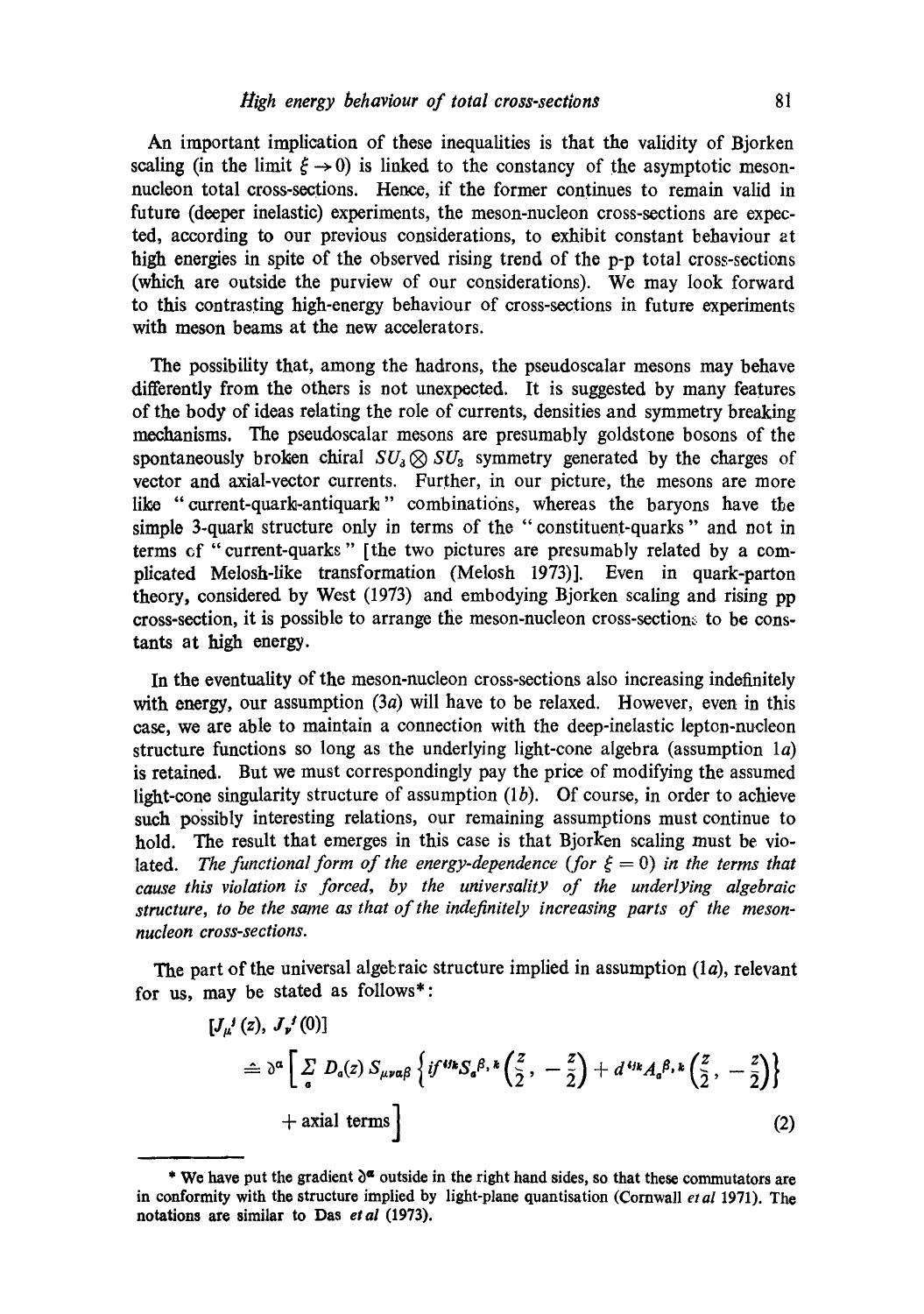$$
\begin{aligned} \left[\boldsymbol{v}^{i}(z),\,\boldsymbol{v}^{j}(0)\right] &= \partial_{\mu}\bigg[\sum_{a}D_{a}(z)\left\{if^{4jk}S_{a}{}^{\mu,\,\boldsymbol{\imath}}\left(\frac{z}{2}\,,\,-\frac{z}{2}\right) + d^{4jk}A_{a}{}^{\mu,\,\boldsymbol{\imath}}\left(\frac{z}{2}\,,\,-\frac{z}{2}\right)\right\}\bigg] \end{aligned} \tag{3}
$$

Here  $D_a(z)$  are a set of C-number functions singular on the light-cone  $z^2 = 0$ , and the bilocal operators  $S_a^{\mu, k}$  and  $A_a^{\mu, k}$  are generalisations of the standard bilocal operators *(see* Das *etal* 1973). When, as done earlier (Das *et al* 1973), we also adopt assumption  $(1b)$ , then

$$
D_{a}(z) = \delta_{a0} D_{0}(z),
$$
  
\n
$$
D_{0}(z) = \frac{1}{2\pi} \epsilon(z_{0}) \cdot \delta(z^{2}),
$$

and  $A_0^{\mu}$ ,  $\ast$  and  $S_0^{\mu}$ ,  $\ast$  are the usual antisymmetric and symmetric bilocal quark current densities having regular matrix elements on the light-cone. We now implement the modification of assumption  $(1 b)$ , alluded to in the previous paragraph. As an illustration consider the possibility that apart from the term  $a = 0$  there is an additional term  $a = 1$  in eqns (2) and (3). Taking the forward spin averaged nucleon matrix element of these equations we then have:

$$
\langle p | [J_{\mu}^{\bullet}(z), J_{\nu}^{\prime}(0)] | p \rangle
$$
\n
$$
\hat{=} \partial^{\rho} \left[ S_{\mu\nu\rho\sigma} \left\{ \frac{1}{2\pi} \epsilon(z_0) \delta(z^2) F_{0,\sigma}^{\bullet}(z \cdot p) + \epsilon(z_0) \theta(z^2) z^{-2} \times \right\} \times \ln(\mu^2 | z^2 |) F_{\mathbf{L}\sigma}^{\bullet}(z \cdot p) \right\} + \text{axial part} \right]
$$
\n
$$
\langle I | [v^{\bullet}(z), v^{\prime}(0)] | p \rangle
$$
\n
$$
\langle I | [v^{\bullet}(z), v^{\prime}(0)] | p \rangle
$$
\n
$$
(4)
$$

$$
\hat{=} \partial^{\rho} \left[ \frac{1}{2\pi} \epsilon(z_0) \, \delta(z^2) \, F_{0,\,\rho}{}^{\prime\prime}(z \cdot p) + \epsilon(z_0) \, \theta(z^2) \, z^{-2} \ln(\mu^2 \mid z^2 \mid) \times F_{1,\,\rho}{}^{\prime\prime}(z \cdot p) \right]
$$
\n
$$
(5)
$$

In eqs  $(4)$  and  $(5)$  the specific form of the additional light-cone singularity has been illustratively chosen to be  $\epsilon(z_0)\theta(z^2)z^{-2}ln(\mu^2|z^2|)$ , where  $\mu$  is some characteristic mass (oerhaps the gluon mass). Further,

$$
F_{a,\mu}^{i_1}(z \cdot p) \propto \langle p | i f^{ijk} S_{a,\mu}^{k} (\frac{1}{2}z, -\frac{1}{2}z) + d^{ijk} A_{a,\mu}^{k} (\frac{1}{2}z, -\frac{1}{2}z) | p \rangle \qquad (6)
$$

and the  $F_{a}$ ,  $g^{ij}$  (z · p) are assumed to be non-singular. Note that the modifications introduced are adopted so as to leave the usual equal-time commutators unaffected. These modifications would consequently imply, in the standard manner, a violation of the Bjorken scaling\* such as:

$$
F_2^{\nu\rho}(\nu,\xi) \sum_{\substack{\nu \text{ large} \\ \xi \text{ fixed}}} f_2^{\nu\rho}(\xi) \left[ 1 + a^{\nu\rho}(\xi) \ln^2 \frac{\nu}{\mu} + \beta^{\nu\rho}(\xi) \ln \frac{\nu}{\mu} \right] \qquad (7)
$$

The corresponding equation (5) implies a similar high energy behaviour for the highly off-shell meson-nucleon amplitudes (the light-cone limit). Here  $a^{\nu\rho}(\xi)$ and  $\beta^{\nu_p}(\xi)$  are related to the Fourier-transforms of the bilocal operators  $S_0$ ,  $A_0$ and  $S_1$ ,  $A_1$ . Thus we can obtain again relations, analogous to our earlier work,

<sup>\*</sup> However the non-leading behaviour of the longitudinal structure function  $W<sub>L</sub>$  in the scaling **limit continues to hold.**